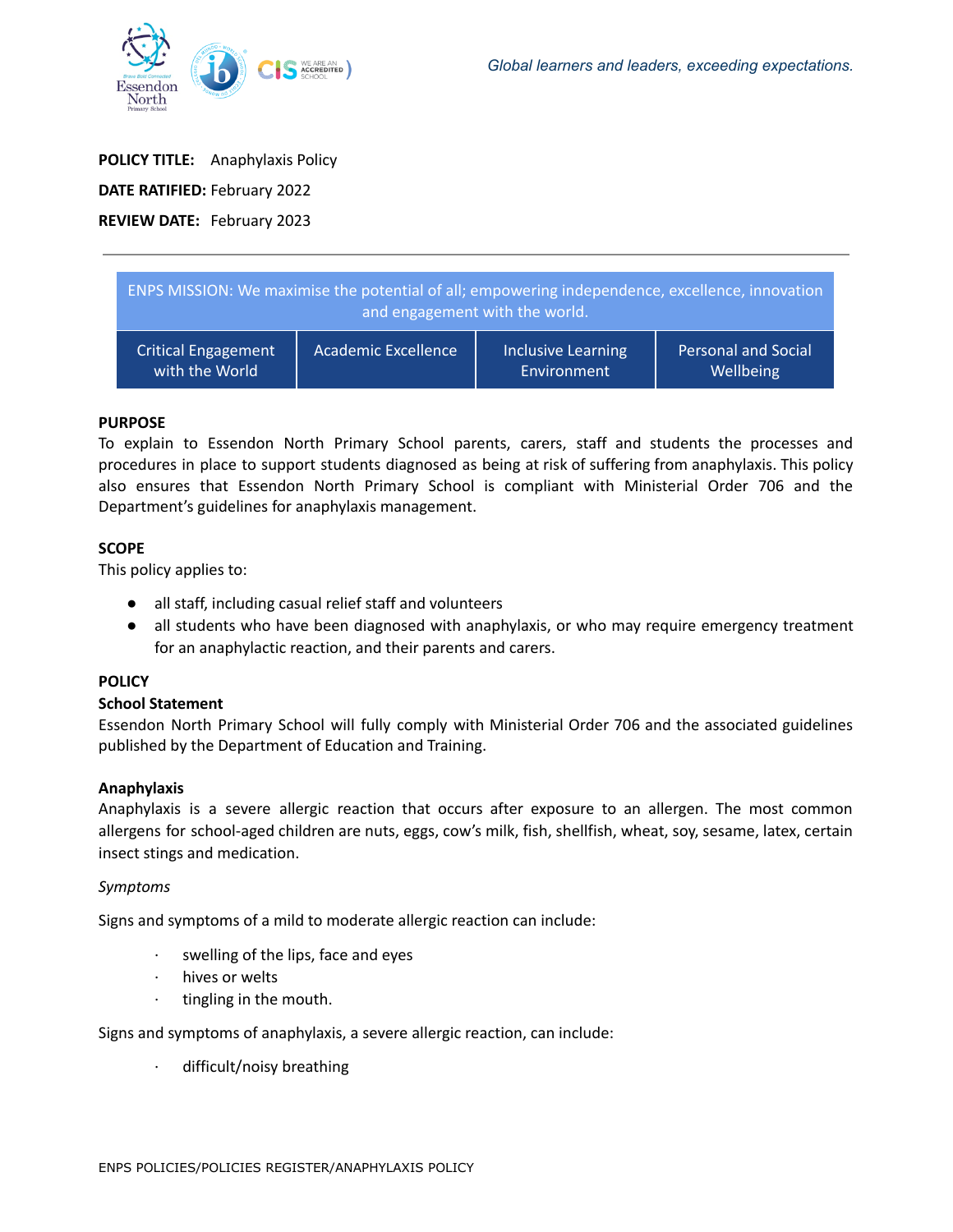

- swelling of tongue
- difficulty talking and/or hoarse voice
- wheeze or persistent cough
- · persistent dizziness or collapse
- · student appears pale or floppy
- abdominal pain and/or vomiting.

Symptoms usually develop within ten minutes and up to two hours after exposure to an allergen, but can appear within a few minutes.

#### *Treatment*

Adrenaline given as an injection into the muscle of the outer mid-thigh is the first aid treatment for anaphylaxis.

Individuals diagnosed as being at risk of anaphylaxis are prescribed an adrenaline autoinjector for use in an emergency. These adrenaline autoinjectors are designed so that anyone can use them in an emergency.

#### **Individual Anaphylaxis Management Plans**

All students at Essendon North Primary School who are diagnosed by a medical practitioner as being at risk of suffering from an anaphylactic reaction must have an Individual Anaphylaxis Management Plan. When notified of an anaphylaxis diagnosis, the Principal of Essendon North Primary School is responsible for developing a plan in consultation with the student's parents/carers.

Where necessary, an Individual Anaphylaxis Management Plan will be in place as soon as practicable after a student enrols at Essendon North Primary School and where possible, before the student's first day.

Parents and carers must:

- obtain an ASCIA Action Plan for Anaphylaxis from the student's medical practitioner and provide a copy to the school as soon as practicable
- immediately inform the school in writing if there is a relevant change in the student's medical condition and obtain an updated ASCIA Action Plan for Anaphylaxis
- provide an up-to-date photo of the student for the ASCIA Action Plan for Anaphylaxis when that Plan is provided to the school and each time it is reviewed
- provide the school with a current adrenaline autoinjector for the student that has not expired
- participate in annual reviews of the student's Plan.

Each student's Individual Anaphylaxis Management Plan must include:

- information about the student's medical condition that relates to allergies and the potential for anaphylactic reaction, including the type of allergies the student has
- information about the signs or symptoms the student might exhibit in the event of an allergic reaction based on a written diagnosis from a medical practitioner
- strategies to minimise the risk of exposure to known allergens while the student is under the care or supervision of school staff, including in the school yard, at camps and excursions, or at special events conducted, organised or attended by the school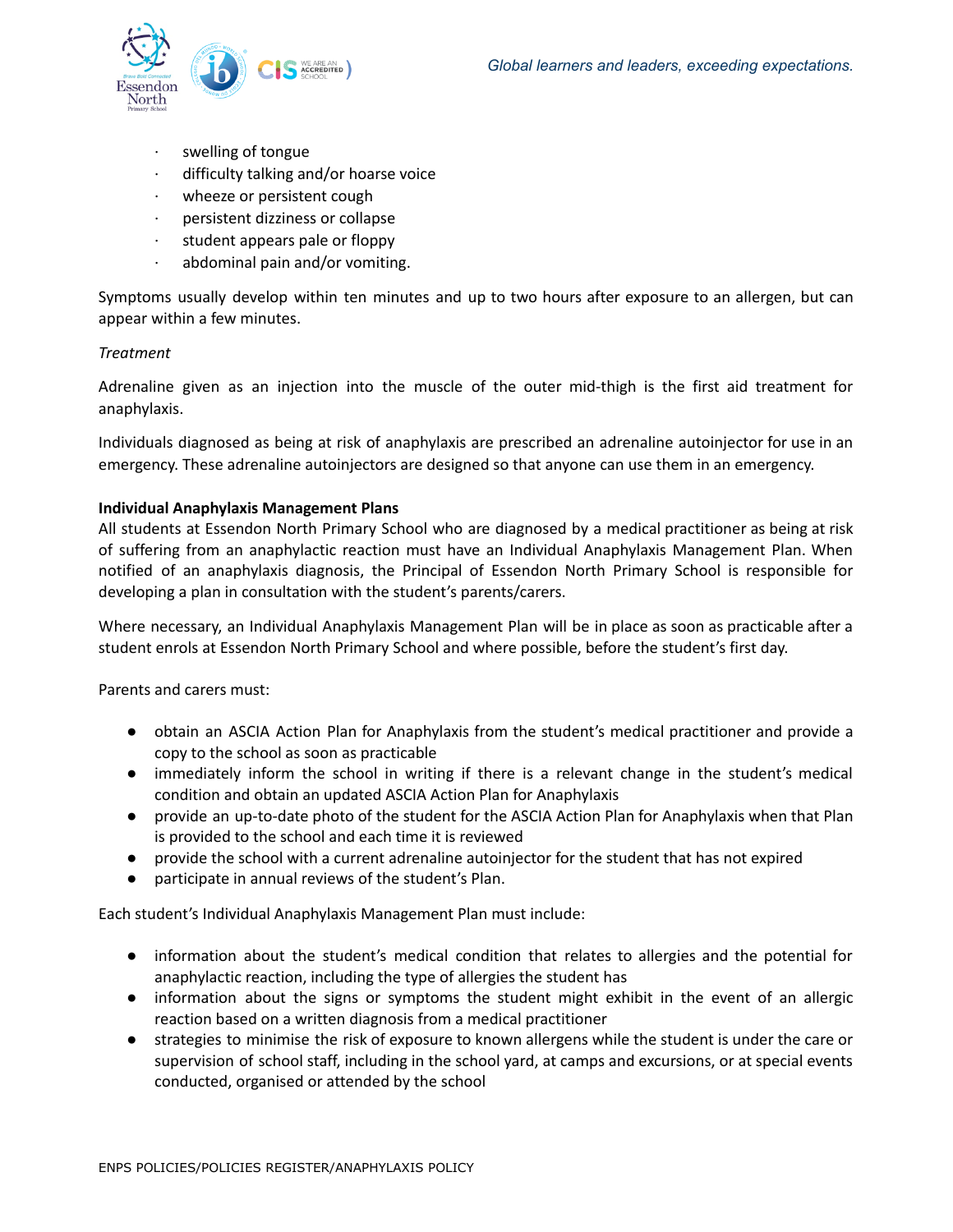

- the name of the person(s) responsible for implementing the risk minimisation strategies, which have been identified in the Plan
- information about where the student's medication will be stored
- the student's emergency contact details
- an up-to-date ASCIA Action Plan for Anaphylaxis completed by the student's medical practitioner.

## *Review and updates to Individual Anaphylaxis Management Plans*

A student's Individual Anaphylaxis Management Plan will be reviewed and updated on an annual basis in consultation with the student's parents/carers. The plan will also be reviewed and, where necessary, updated in the following circumstances:

- as soon as practicable after the student has an anaphylactic reaction at school
- if the student's medical condition, insofar as it relates to allergy and the potential for anaphylactic reaction, changes
- when the student is participating in an off-site activity, including camps and excursions, or at special events including fetes and concerts.

Essendon North Primary School may also consider updating a student's Individual Anaphylaxis Management Plan if there is an identified and significant increase in the student's potential risk of exposure to allergens at school.

#### **Location of plans and adrenaline autoinjectors**

Depending on the age of the students in our school community who are at risk of anaphylaxis, the severity of their allergies and the content of their plan, some students may keep their adrenaline autoinjector on their person, rather than in a designated location. It may also be appropriate to keep copies of the plans in various locations around the school so that the plan is easily accessible by school staff in the event of an incident. Appropriate locations may include the student's classroom, first aid room, the school office or in the materials provided to staff on yard duty.

A copy of each student's Individual Anaphylaxis Management Plan will be stored with their ASCIA Action Plan *for Anaphylaxis in their classroom, in the first aid room and in the staff room. Student's adrenaline* autoinjector will be stored in the first aid room. Adrenaline autoinjectors must be labelled with the student's *name.*

Some students may be encouraged to keep their adrenaline autoinjectors on their person, as stated in their *ASCIA Action Plan for Anaphylaxis. Adrenaline autoinjectors for general use are available in the front office and are labelled "general use".*

*Whilst some students keep their adrenaline autoinjector on their person, medication for those that do not* will be stored and labelled with their name in their classroom and/or in the first aid room, together with *adrenaline autoinjectors for general use.*

## **Risk Minimisation Strategies**

Essendon North Primary School is an Anaphylaxis Aware school; however it does not restrict any students or staff from bringing any items to school.

To reduce the risk of a student suffering from an anaphylactic reaction at school, Essendon North Primary School has put in place the following strategies: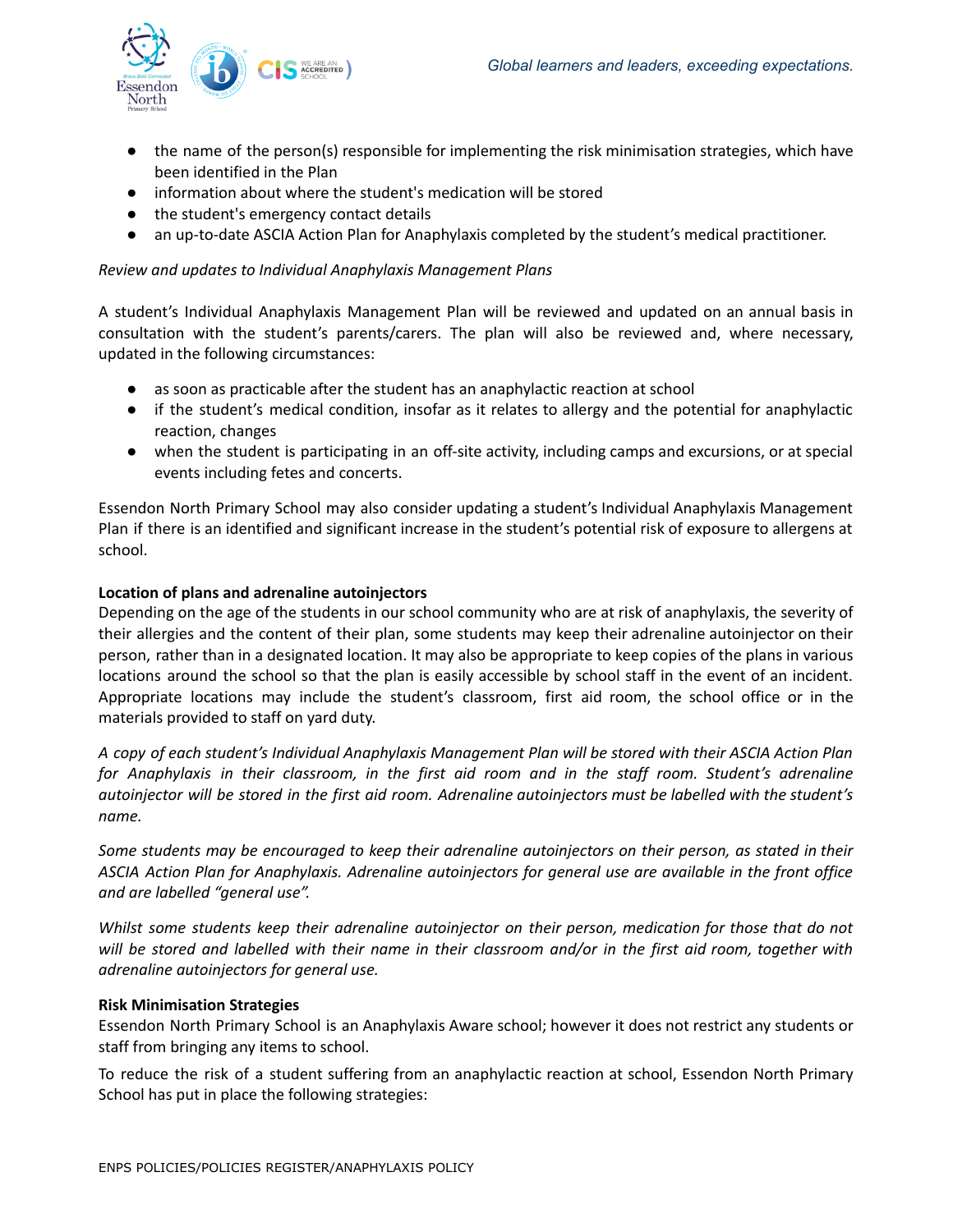

- notify families of specific allergies in their child/children's classroom
- students will eat outside of the classrooms and learning spaces where practically possible
- staff and students reminded and encouraged to wash their hands before and after eating
- students will not be permitted to share food at any time
- specific dietary requirements will be outlined on excursion, incursion, special events and camp forms where applicable
- garbage bins at school are to remain covered with lids to reduce the risk of attracting insects
- gloves will be worn when picking up paper or rubbish in the playground
- a general use EpiPen will be stored in the first aid room
- planning for off-site activities will include risk minimisation strategies for students at risk of anaphylaxis including supervision requirements, appropriate number of trained staff, emergency response procedures and other risk controls appropriate to the activity and students attending.

## **Adrenaline autoinjectors for general use**

Essendon North Primary School will maintain a supply of adrenaline autoinjectors for general use, as a back-up to those provided by parents and carers for specific students, and also for students who may suffer from a first time reaction at school.

Adrenaline autoinjectors for general use will be stored in the first aid room and labelled "general use".

The Principal is responsible for arranging the purchase of adrenaline autoinjectors for general use, and will consider:

- the number of students enrolled at Essendon North Primary School at risk of anaphylaxis
- the accessibility of adrenaline autoinjectors supplied by parents
- the availability of a sufficient supply of autoinjectors for general use in different locations at the school, as well as at camps, excursions and events
- the limited life span of adrenaline autoinjectors, and the need for general use adrenaline autoinjectors to be replaced when used or prior to expiry.
- the weight of the students at risk of anaphylaxis to determine the correct dosage of adrenaline autoinjector/s to purchase.

#### **Emergency Response**

In the event of an anaphylactic reaction, the emergency response procedures in this policy must be followed, together with the school's general first aid procedures, emergency response procedures and the student's Individual Anaphylaxis Management Plan.

A complete and up-to-date list of students identified as being at risk of anaphylaxis is maintained by the ENPS Administration Team and stored in the first aid room, staff room and with secure electronic access for staff. For camps, excursions and special events, a designated staff member will be responsible for maintaining a list of students at risk of anaphylaxis attending the special event, together with their Individual Anaphylaxis Management Plans and adrenaline autoinjectors, where appropriate.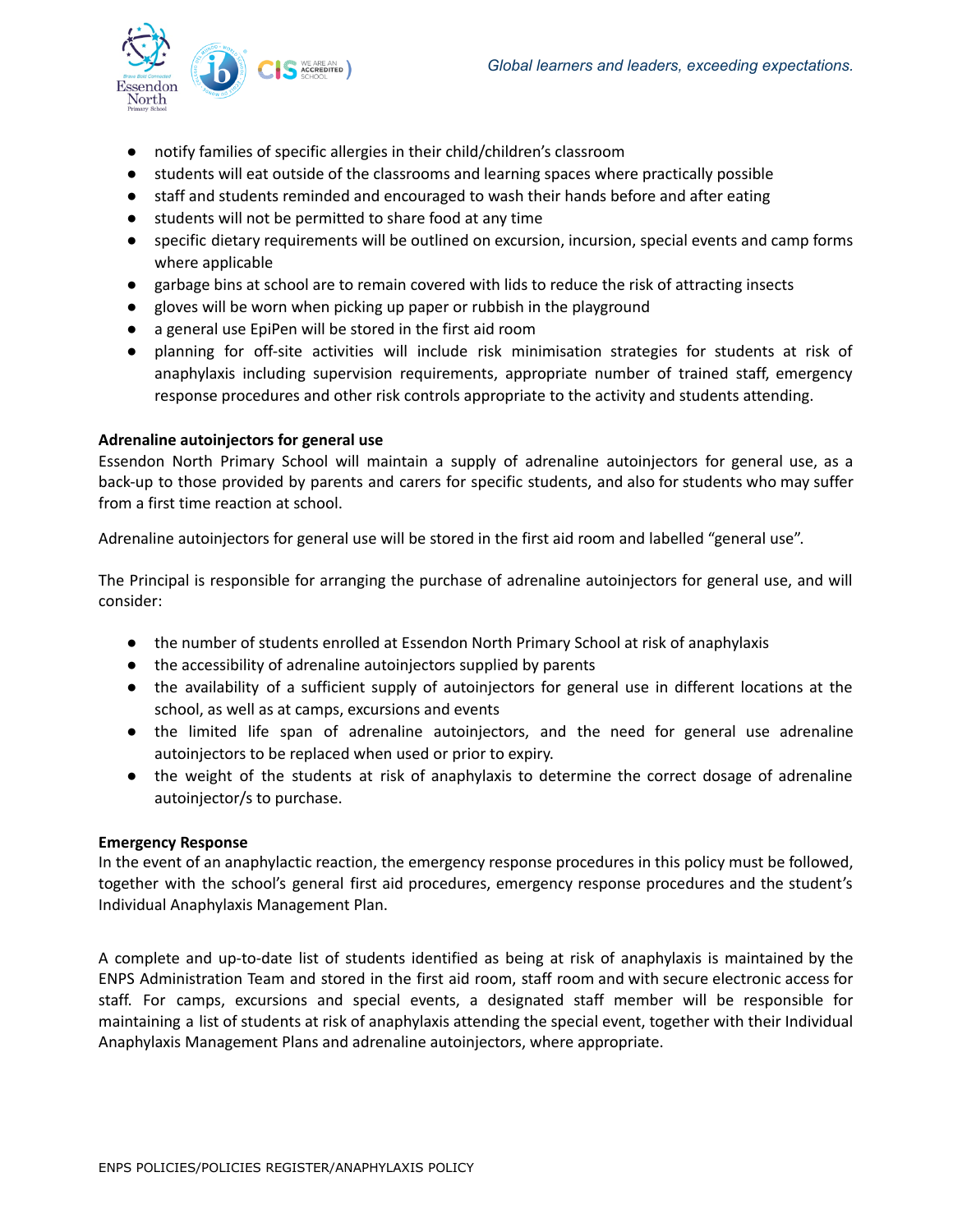

If a student experiences an anaphylactic reaction at school or during a school activity, school staff must:

| <b>Step</b> | <b>Action</b>                                                                                                                                                                                                                                                                                                                                                                                                                                                                                                                                                                                                          |  |
|-------------|------------------------------------------------------------------------------------------------------------------------------------------------------------------------------------------------------------------------------------------------------------------------------------------------------------------------------------------------------------------------------------------------------------------------------------------------------------------------------------------------------------------------------------------------------------------------------------------------------------------------|--|
| 1.          | Lay the person flat<br>$\bullet$<br>Do not allow them to stand or walk<br>If breathing is difficult, allow them to sit<br>Be calm and reassuring<br>Do not leave them alone<br>Seek assistance from another staff member or reliable student to locate the<br>student's adrenaline autoinjector or the school's general use autoinjector, and<br>the student's Individual Anaphylaxis Management Plan, stored in the First Aid<br>room, classroom and/or staffroom<br>If the student's plan is not immediately available, or they appear to be<br>$\bullet$<br>experiencing a first time reaction, follow steps 2 to 5 |  |
| 2.          | Administer an EpiPen or EpiPen Jr<br>Remove from plastic container<br>Form a fist around the EpiPen and pull off the blue safety release (cap)<br>$\bullet$<br>Place orange end against the student's outer mid-thigh (with or without<br>$\bullet$<br>clothing)<br>Push down hard until a click is heard or felt and hold in place for 3 seconds<br>$\bullet$<br>Remove EpiPen<br>$\bullet$<br>Note the time the EpiPen is administered<br>$\bullet$<br>Retain the used EpiPen to be handed to ambulance paramedics along with the<br>$\bullet$<br>time of administration<br><b>OR</b>                                |  |
|             | Administer an Anapen® 500, Anapen® 300, or Anapen® Jr.<br>Pull off the black needle shield<br>$\bullet$<br>Pull off grey safety cap (from the red button)<br>$\bullet$<br>Place needle end firmly against the student's outer mid-thigh at 90 degrees<br>$\bullet$<br>(with or without clothing)<br>Press red button so it clicks and hold for 10 seconds<br>Remove Anapen <sup>®</sup><br>$\bullet$<br>Note the time the Anapen is administered<br>Retain the used Anapen to be handed to ambulance paramedics along with the<br>time of administration                                                               |  |
| 3.          | Call an ambulance (000)                                                                                                                                                                                                                                                                                                                                                                                                                                                                                                                                                                                                |  |
| 4.          | If there is no improvement or severe symptoms progress (as described in the ASCIA<br>Action Plan for Anaphylaxis), further adrenaline doses may be administered every five<br>minutes, if other adrenaline autoinjectors are available.                                                                                                                                                                                                                                                                                                                                                                                |  |
| 5.          | Contact the student's emergency contacts.                                                                                                                                                                                                                                                                                                                                                                                                                                                                                                                                                                              |  |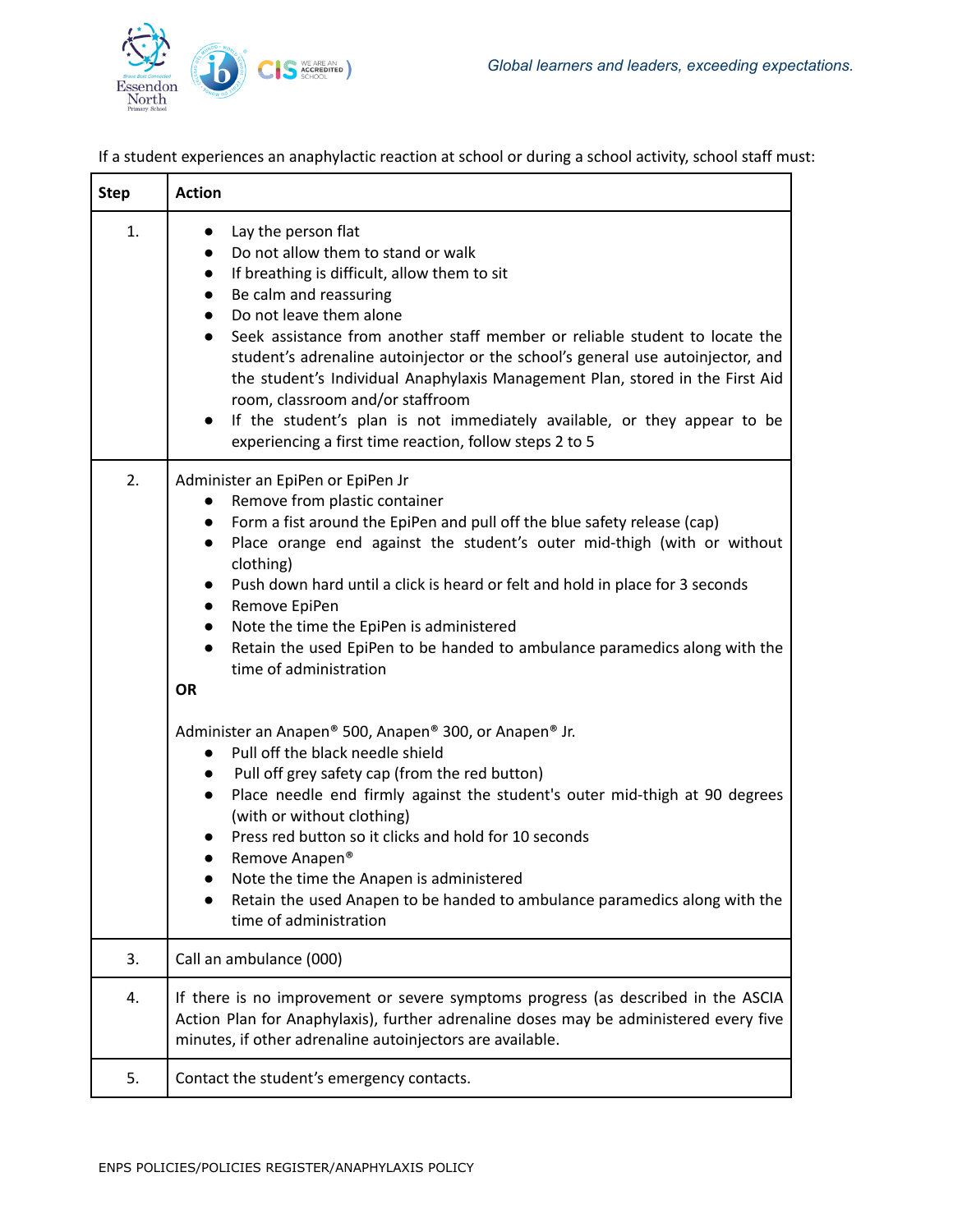

If a student appears to be having a severe allergic reaction, but has not been previously diagnosed with an allergy or being at risk of anaphylaxis, school staff should follow steps 2 – 5 as above.

Schools can use either the EpiPen® **and Anapen® on any student** suspected to be experiencing an anaphylactic reaction, regardless of the device prescribed in their ASCIA Action Plan.

Where possible, schools should consider using the correct dose of adrenaline autoinjector depending on the weight of the student. However, in an emergency if there is no other option available, any device should be administered to the student.

**Please note:** If in doubt, it is better to use an adrenaline autoinjector than not to use it, even if in hindsight the reaction is not anaphylaxis. Under-treatment of anaphylaxis is more harmful and potentially life threatening than over-treatment of a mild to moderate allergic reaction. Refer to 'Frequently asked questions' on the [Resources](https://www2.education.vic.gov.au/pal/anaphylaxis/resources) tab of The Department of Education and Training's Anaphylaxis Policy.

#### **Communication Plan**

This policy will be available on Essendon North Primary School's website so that parents and other members of the school community can easily access information about Essendon North Primary School's anaphylaxis management procedures. The parents and carers of students who are enrolled at Essendon North Primary School and are identified as being at risk of anaphylaxis will also be provided with a copy of this policy.

The Principal is responsible for ensuring that all relevant staff, including casual relief staff, and volunteers are aware of this policy and Essendon North Primary School procedures for anaphylaxis management. Casual relief staff and volunteers who are responsible for the care and/or supervision of students who are identified as being at risk of anaphylaxis will also receive a verbal briefing on this policy, their role in responding to an anaphylactic reaction and where required, the identity of students at risk.

The Principal is also responsible for ensuring relevant staff are trained and briefed in anaphylaxis management, consistent with the Department's *[Anaphylaxis](https://www2.education.vic.gov.au/pal/anaphylaxis/guidance) Guidelines.*

## **Staff training**

The Principal will ensure that the following school staff are appropriately trained in anaphylaxis management:

- School staff who conduct classes attended by students who are at risk of anaphylaxis
- School staff who conduct specialist classes, admin staff, first aiders and any other member of school staff as required by the Principal based on a risk assessment.

Staff who are required to undertake training must have completed:

- an approved face-to-face anaphylaxis management training course in the last three years, or
- an approved online anaphylaxis management training course in the last two years.

Essendon North Primary School uses the following training course: ASCIA eTraining course (with 22579VIC, or 22578VIC or 10710 NAT] through the provider Hero HQ.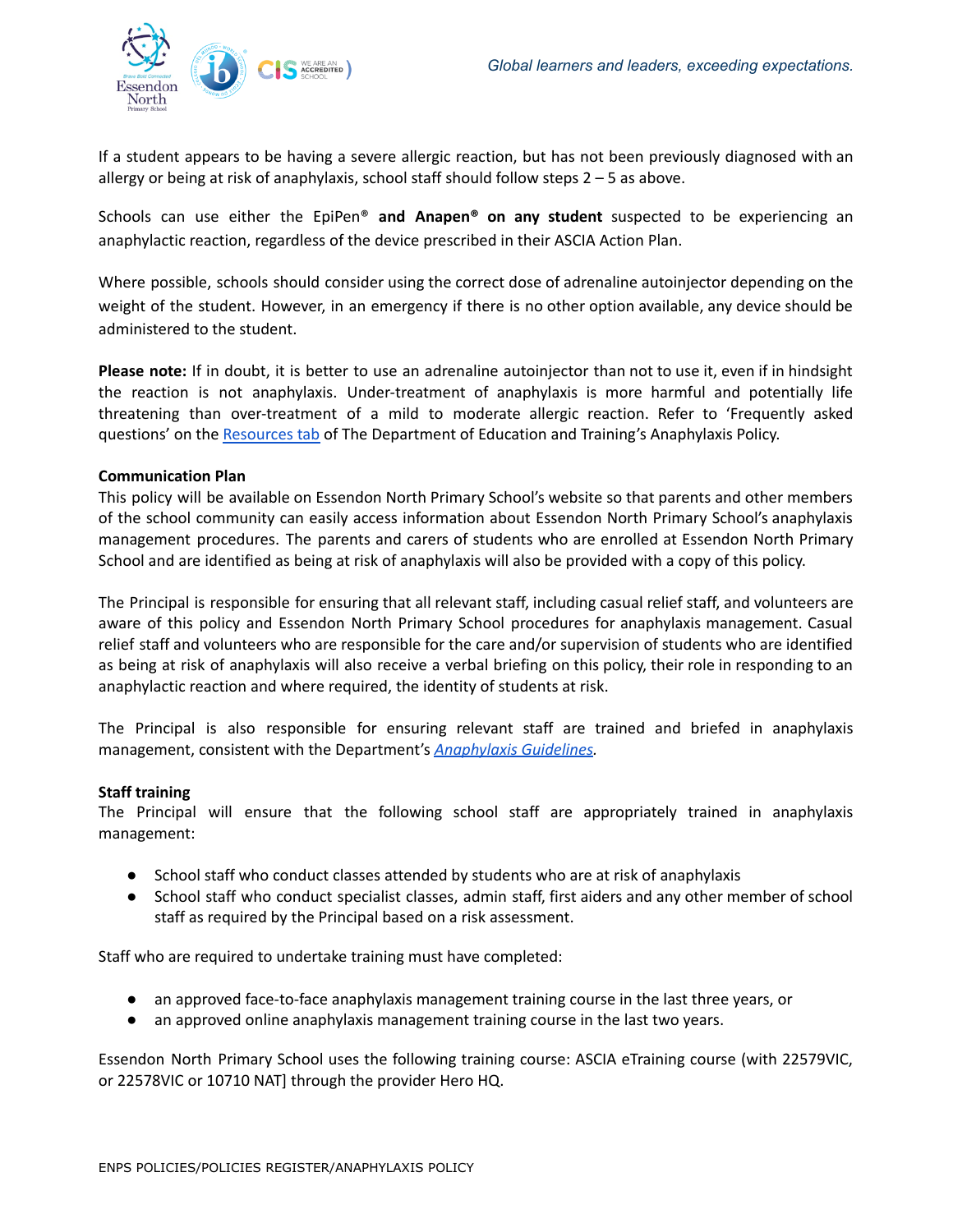

Staff are also required to attend a briefing on anaphylaxis management and this policy at least twice per year (with the first briefing to be held at the beginning of the school year), facilitated by a staff member who has successfully completed an anaphylaxis management course within the last 2 years including the Principal or School Anaphylaxis Supervisor.

## **Each briefing will address:**

- this policy
- the causes, symptoms and treatment of anaphylaxis
- the identities of students with a medical condition that relates to allergies and the potential for anaphylactic reaction, and where their medication is located
- how to use an adrenaline autoinjector, including hands on practice with a trainer adrenaline autoinjector
- the school's general first aid and emergency response procedures
- the location of, and access to, adrenaline autoinjectors that have been provided by parents or purchased by the school for general use.

A record of staff training courses and briefings will be maintained through the school's online Emergency Management Plan.

When a new student enrols at Essendon North Primary School who is at risk of anaphylaxis, the Principal will develop an interim plan in consultation with the student's parents and ensure that appropriate staff are trained and briefed as soon as possible.

The principal will ensure that while students at risk of anaphylaxis are under the care or supervision of the school outside of normal class activities, including in the school yard, at camps and excursions, or at special event days, there is a sufficient number of school staff present who have been trained in anaphylaxis management.

## **FURTHER INFORMATION AND RESOURCES**

- Policy and Advisory Library: **[Anaphylaxis](https://www2.education.vic.gov.au/pal/anaphylaxis/policy)**
- Allergy & Anaphylaxis Australia: Risk [minimisation](https://edugate.eduweb.vic.gov.au/edulibrary/Schools/teachers/health/riskminimisation.pdf) strategies
- Allergy & [Anaphylaxis](https://allergyfacts.org.au/) Australia
- ASCIA Guidelines: [Schooling](https://allergyfacts.org.au/allergy-management/schooling-childcare) and childcare
- Royal Children's Hospital: Allergy and [immunology](https://www.rch.org.au/allergy/about_us/Allergy_and_Immunology/)

## **HELP FOR NON-ENGLISH SPEAKERS**



If you need help to understand the information in this policy please contact Essendon North Primary School on (03) 9379 3979.